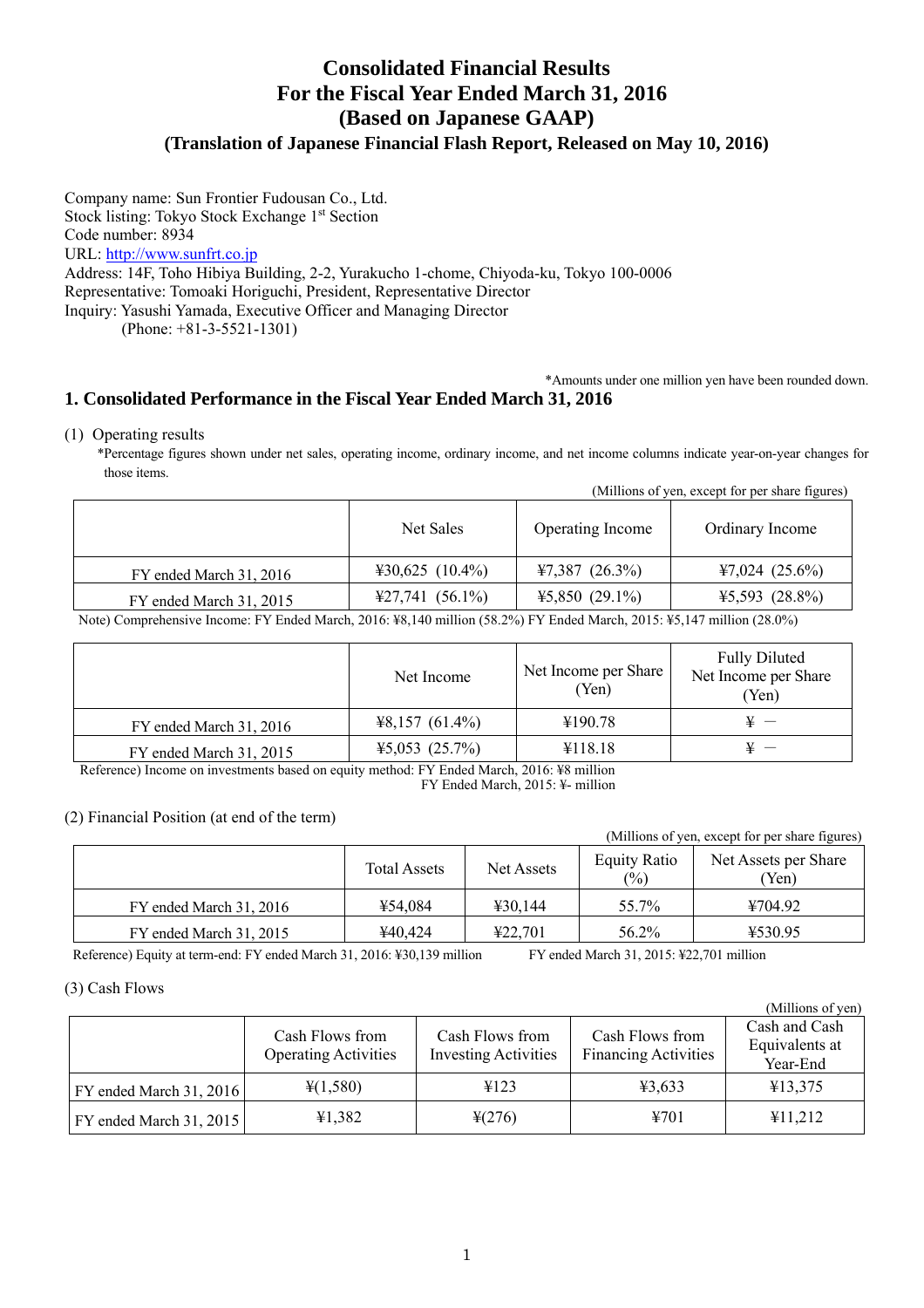# **2. Cash Dividends**

|                                          |                       | Cash Dividends per Share<br>(Yen) |                       |          | Total           | Payout ratio                   | Net asset              |                                 |
|------------------------------------------|-----------------------|-----------------------------------|-----------------------|----------|-----------------|--------------------------------|------------------------|---------------------------------|
|                                          | 1st quarter<br>period | 2nd quarter<br>period             | 3rd quarter<br>period | Year end | Annual<br>total | Dividends<br>(Millions of yen) | $ $ (Consolidated) $ $ | dividend rate<br>(Consolidated) |
| FY Ended March 31, 2015                  |                       | 40.00                             |                       | 16.50    | 16.50           | 705                            | 14.0                   | 3.4                             |
| FY Ended March 31, 2016                  |                       | 40.00                             |                       | 25.00    | 25.00           | 1,068                          | 13.1                   | 4.0                             |
| FY Ended March 31, 2017<br>(Projections) |                       | 40.00                             |                       | 28.00    | 28.00           |                                | 21.4                   |                                 |

# **3. Projections for Consolidated Performance in the Fiscal Year Ending March 31, 2017**

**(From April 1, 2016 to March 31, 2017)** \*Percentage figures are indicated year-on year changes for those items.

| (Millions of yen, except for per share figures) |                     |                    |                  |                   |                |
|-------------------------------------------------|---------------------|--------------------|------------------|-------------------|----------------|
|                                                 |                     |                    |                  |                   | Net Income per |
|                                                 | Net Sales           | Operating Income   | Ordinary Income  | Net Income        | Share          |
| FY Ending March 31, 2017                        | $441,000 (+33.9\%)$ | $48,500 (+15.1\%)$ | $48,200(+16.7%)$ | $45,600(-31.3\%)$ | ¥130.97        |

Note) The main reason for the decrease in net income is that the next FY (ended March 31, 2017) income before tax adjustments is expected to put a complete end to tax loss carryforward from previous terms. As a result, a ¥1,325 million reversal of loss included in the deferred tax asset calculated at the end of FY ended March 31, 2016 would be added up to the corporate tax adjustment amount, which leads to a heavier tax burden than the previous term.

# **4. Others**

- (1) Changes in significant subsidiaries during the period (changes in specified subsidiaries resulting in changes in scope of consolidation): None
	- Newly companies: —

Excluded companies: —

- (2) Changes in accounting principles, procedures and presentation methods
	- 1) Changes caused by revision of accounting standards: Yes
	- 2) Changes other than those included in 1): None
	- 3) Changes in accounting estimates: None
	- 4) Restatement of corrections: None
- (3) Number of shares issued and outstanding (common shares)
	- 1) Number of shares issued and outstanding at the end of the period (including treasury stock):

FY ended March 31, 2016: 42,755,500 shares

- FY ended March 31, 2015: 42,755,500 shares
- 2) Number of treasury stock at the end of period:
	- FY ended March 31, 2016: 143 shares
	- FY ended March 31, 2015: 143 shares
- 3) Weighted average number of shares for the period:
	- FY ended March 31, 2016: 42,755,357 shares
	- FY ended March 31, 2015: 42,755,368 shares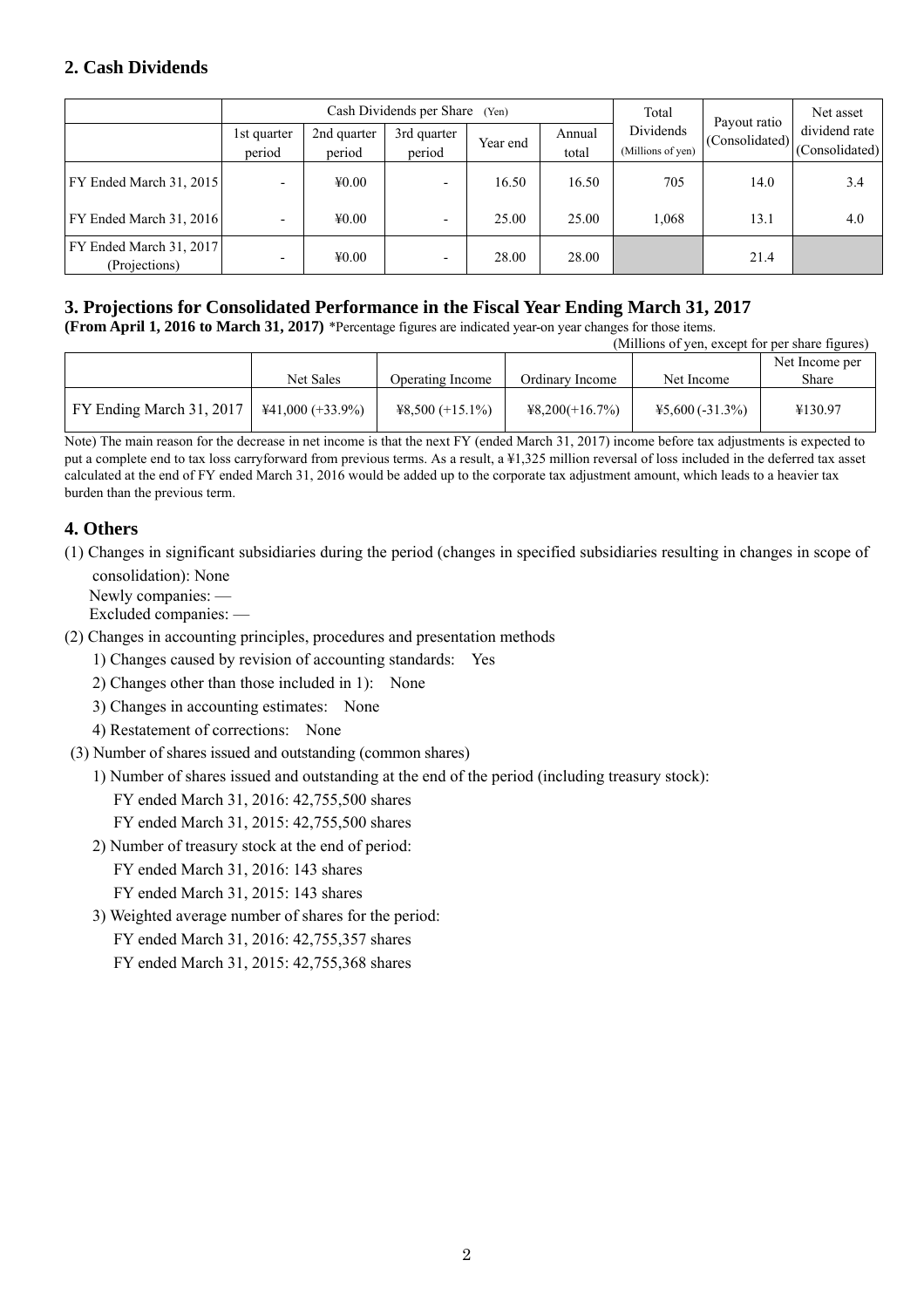## **Reference: Overview of Non-consolidated Performance**

1. Non-consolidated Performance in FY ended March 31, 2016 (from April 1, 2015 to March 31, 2016)

(1) Operating Results

\*Percentage figures shown in the net sales, operating income, ordinary income, and net income columns indicate year-on year changes for those items.

|                      | Net Sales                             | Operating Income | Ordinary Income  | Net Income       |
|----------------------|---------------------------------------|------------------|------------------|------------------|
| FY Ended March, 2016 | $\text{\textsterling}29,631 (18.5\%)$ | $47,334(31.1\%)$ | $46,965$ (30.0%) | $48,131(64.6\%)$ |
| FY Ended March, 2015 | $425,012$ (45.8%)                     | $45,594$ (19.8%) | $45,359$ (19.1%) | 44,940(21.6%)    |

|                      | Net Income per Share (Yen) | <b>Fully Diluted Net Income per Share (Yen)</b> |
|----------------------|----------------------------|-------------------------------------------------|
| FY Ended March, 2016 | ¥190.19                    |                                                 |
| FY Ended March, 2015 | ¥115.56                    |                                                 |

## (2) Financial Position

(Millions of yen, except for per share figures)

(Millions of yen, except for per share figures)

|                      | <b>Total Assets</b> | Net Assets | Equity Ratio $(\%)$ | Net Assets per Share (Yen) |
|----------------------|---------------------|------------|---------------------|----------------------------|
| FY Ended March, 2016 | 453,300             | ¥29.955    | 56.2%               | ¥700.63                    |
| FY Ended March, 2015 | ¥39.801             | 422.528    | 56.6%               | ¥526.91                    |

Reference: Equity at term-end: FY Ended March, 2016: ¥29,955 million FY Ended March, 2015: ¥22,528 million

## ※Indication of audit procedure implementation status

This financial results report is exempt from audit procedure based upon the Financial Instruments and Exchange Act. It is under the audit procedure process at the time of disclosure of this report.

## ※Appropriate use of projections for performance, other notes

The projections for performance in this report contain forward-looking statements based on information available to the Company at the date of publication, and on certain set assumptions that have been deemed reasonable. Actual earnings may vary greatly in accordance with a wide range of factors. Please refer to section 1. Analysis of Operation Results and Financial Position (1) Analysis of Operation Results on page 7 for assumptions used for projections and the notes on the use of the projections.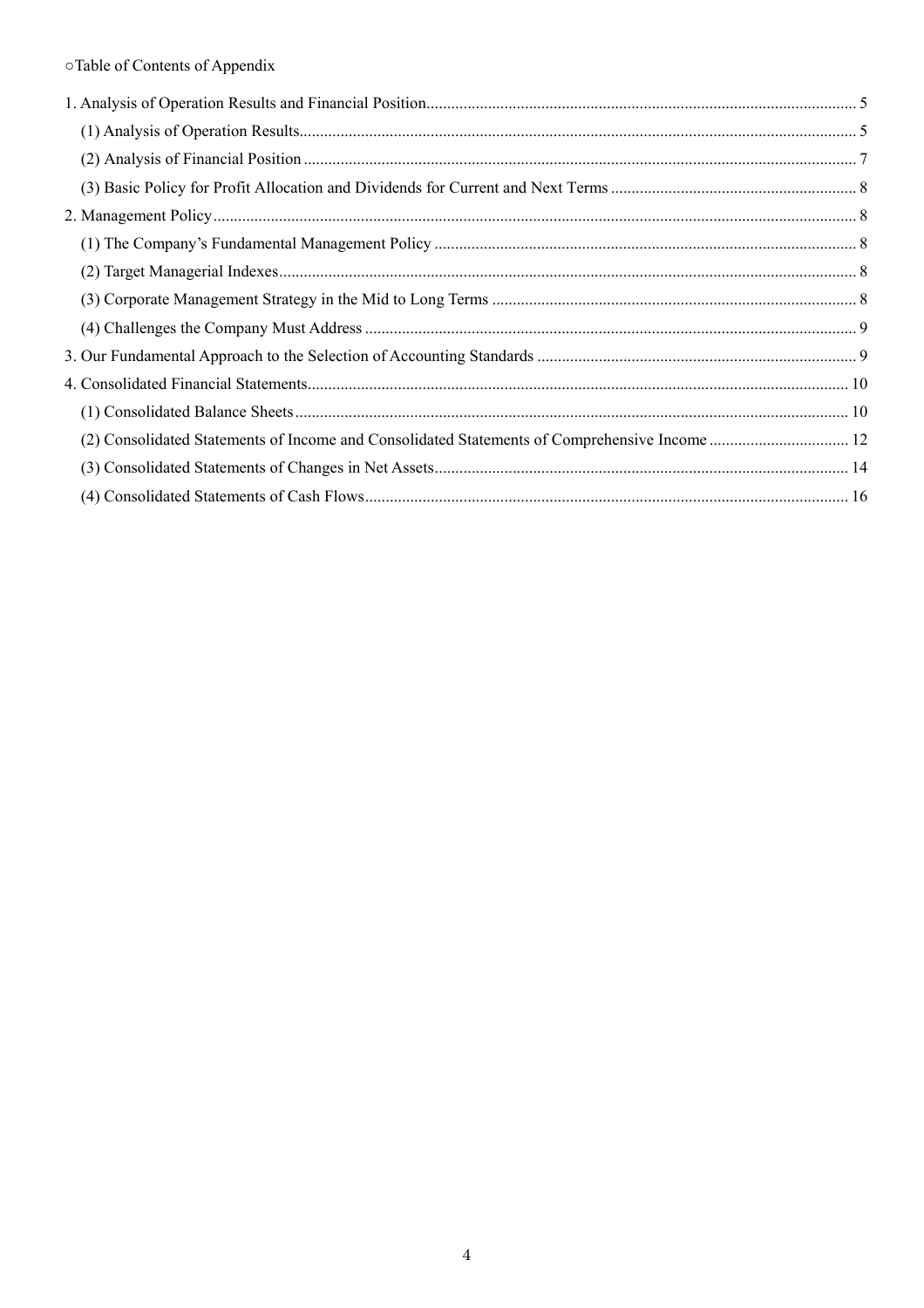#### **1. Analysis of Operation Results and Financial Position**

### (1) Analysis of Operation Results

With regard to the Japanese economy during this consolidated fiscal year, thanks to the government's economic stimulus measures and monetary easing by the Bank of Japan, corporation earnings and employment situation have been showing improvement. Moreover, in the meantime, significant increase of foreign visitors to Japan is also contributable to moderate economic recovery. On the other hand, as the economic downside risk of China including the emerging countries has increased, the economic outlook is still uncertain.

In the real estate industry to which our company and our consolidated subsidiaries (hereinafter, "our corporate group") belong, there has been a long-term improvement in the vacancy rate in the office market in city-center, and the average rent is also showing moderate improvement in the same period. In the real estate investment market, investors' purchase demand remains as high as ever, which leads to continuous decrease in expected yield, particularly in terms of prime city-center real estate.

In such an environment, our corporate group focuses on the utilization and distribution of small to medium-sized commercial properties in the urban center of Tokyo, and has helped building owners solve various troubles regarding real estate. We create multifaceted earning opportunities by providing each customer with one-stop services with philosophy-based business model, including proposal and order receipt for the rental, brokerage, sale, management, maintenance, remodeling, and renovation of buildings; consultation regarding inheritance, tax affairs, etc. in collaboration with specialists and rent guarantee service, etc.

By linking up unrivalled knowhow and experience gained through the process of providing the above mentioned various services, we have been proactively developing real estate revitalization projects that deliver substantial value added to stakeholders and society. Focusing mainly on commercial properties in 5 central wards (Chiyoda, Chuo, Minato, Shinjuku, and Shibuya), we change the layout of rental rooms, creating green lush terraces on building roofs, preparing setup offices, redesigning the interior to make sure everything fit to every customer's deepest needs. Hence, not only do buildings sold by our company possess great attractiveness but also deliver high quality. Moreover, our leasing management team with high expertise and deep understanding of local needs are always there to help property owners fulfill any vacancies.

As for procurement of real estate, we obtain information on good real estate from leading real-estate companies and trust banks, and an increasing number of pieces of information from "Kyoeikai (Co-prosperity Association)", which is our original network of affiliates. In addition, we have worked to establish competitive procurement routes through activities, for example, solving building owners' worries, which contribute to the direct procurement of real estate.

FY 2015 was also a year full of new and exciting challenges for Sun Frontier group with the establishment of "Sun Frontier Hotel Management Co., Ltd." operating in hotel planning and management and the investment in "Power Consulting Networks K.K." – expert in asset consulting and building management, turning it into our affiliated company. As a Tokyo-based real estate company, we cooperate with Shanghai Spring Group engaging in travel and aviation services to open in Tokoname City, Aichi Prefecture the first hotel under the joint brand "Spring Sunny". This bold but brilliant inbound-market oriented, urban tourist hotel development proves our effort in introducing Japan' beautiful nature and hospitality to more travelers, especially those coming from overseas. Furthermore, we have also launched other real estate development projects on a global scale, such as city hotel and high rise condominium in Danang, the largest city in the central of Vietnam and urban residential houses in Jakarta, the capital of Indonesia.

As a result of the above dynamic business activities, our operating results for the fiscal year ended March 2016 were as follows:

Sales: ¥30,625 million (up by 10.4% from the previous fiscal year), operating income: ¥7,387 million (up by 26.3%), ordinary income:  $\frac{1}{2}$ ,024 million (up by 25.6%) and net income:  $\frac{1}{2}$ 8.157 million (up by 61.4%).

The performance of each segment is as follows:

### *Real Estate Revitalization (referred as Replanning ™ by Sun Frontier)*

From the procurement stage, our corporate group starts a "production" process through which we aim to put the property to the best use possible. By carefully researching real estate leasing market on a daily basis to collect knowledge and linking each section's experience in technologies, planning, building management and construction, we draw up feasibly creative business plans. In addition, we emphasize the fact that the more satisfied the tenants, the more satisfied the owner. Through frequent interactions with tenants, we look for all possible ways to make the property more comfortable and convenient for them to use, and address any challenges quickly, and thereby achieve high rates of tenant retention and utilization.

We have been successful in maximizing the profitability of real estate by renovating real estate, especially those with low rate of utilization. Concretely, we renew properties so that they can meet the needs of society and owners, and therefore, turning them into profitable real estate investment before selling them to individuals and corporation customers.

By continuing to provide reliable aftersales service (including property management, pro-active response to faults, solving owner difficulties and responding to new demands), we deliver the property as a composite package of added value that even extends to post-sale follow-up service.

As for the replanning business, we determine target buyers at the stages of procurement and commercialization, pursuing not only the rate of return, but also "true values" suited for target clients such as location, rarity, yield stability and taxation merits. Through these efforts, both sales and profits increase from the previous year.

As for the property leasing business, we purchase and retain properties according to our well-selected criteria. With a combination of valuable knowledge and skills in rental brokerage, property management, construction solutions and rent guarantee services, we have been succeeding in maintaining a high rate of utilization and securing stable rental income.

In the real estate securitization business, though we did enjoy income distributed from real estate funds we invested in, both revenue and profits decreased compared to the previous year.

As a result of the above activities, sales were ¥26,835 million (up by 10.5% from the previous fiscal year) and segment income was ¥8,072 million (up by 28.7%).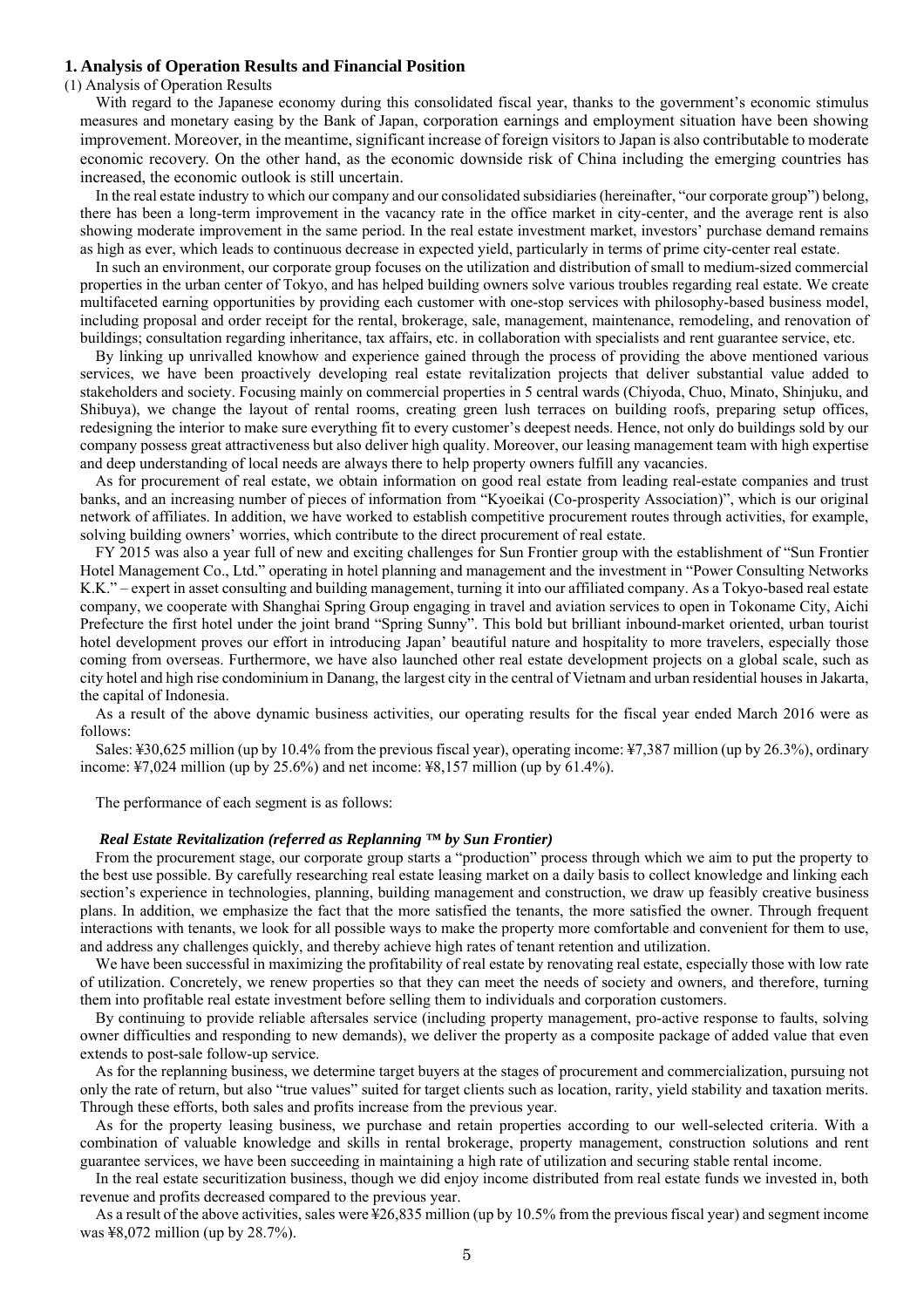#### *Real Estate Brokerage*

Our sales intermediation business has been focusing on customer referrals from other departments such as property management and leasing brokerage. By providing high value added and satisfaction to customers, the business flourishes through a good circulation of referrals and repeaters. Besides that, with our ability in solving customers' problems, real estate consulting and foreign language corresponding service for overseas investors (mainly those from Taiwan), our customer base has expanded significantly. This together with the recovery of real estate investment market has contributed to a remarkably positive change in both revenue and profit compared with those of the previous term.

In the leasing brokerage business, while occupancy rate continuously improves, not only are we active in finding tenants, but also in solving property owners' various problems. Furthermore, the leasing management team is also contributing to the whole group's profit by engaging in recruiting tenants for properties of replanning business, and bringing in new customers entrusting their buildings to property management department.

As a result of the above activities, sales were ¥1,536 million (up by 24.0% from the previous fiscal year) and segment income was ¥1,312 million (up by 25.2%).

#### *Property Management*

In the property management business, we strove to boost resident satisfaction by providing meticulous service in accordance with customers' needs, even if those needs are latent, and therefore managed to maintain a high tenancy rate in the buildings under our management. Thanks to a consecutive increase in loyal customer number, at the end of this fiscal year we were managing 57 more buildings compared to the end of the previous year (a 20.7% increase), as can be seen in the table below. We offer inclusive services linked with other businesses, as the clients who purchase real estate through our replanning or sales brokerage business continue to entrust us with the management of buildings after purchase. As a result, sales and profits increased from the previous year.

|                            | End of Mar. 2014 | End of Mar. 2015 | End of Mar. $2016$ |
|----------------------------|------------------|------------------|--------------------|
| No. of entrusted buildings | 227              | 276              | 333                |
| Operation rate             | $97.1\%$         | $92.9\%$         | $95.5\%$           |

As for the building maintenance business, by demonstration of our strength in property maintenance, especially in cleaning and repairing walls of high-rise buildings, we have been able to increase the number of orders received and consequently generate more revenue for the fiscal year ended Mar 2016. The expertise also helps us to streamline synergy with other companies under Sun Frontier group. However, due to cost incurred from new management system, profit is almost unchanged from previous term.

As a result of the above activities, sales were ¥1,483 million (up by 11.9% from the previous fiscal year) and segment income was ¥675 million (up by 13.5%).

#### *Other Businesses*

As for the construction solution business, due the lack of large-scale project orders compared to the previous term, this term witnessed a considerable plunge in both revenue and profit.

In the rent guarantee business, concentration on new client acquisition and enhancement of cooperation with affiliated companies has helped improve the bottom line.

"Space Rental", our new business established this term has started to achieve positive monthly financial result since the 3<sup>rd</sup> quarter. From the 4<sup>th</sup> quarter, we continued to expand this business by taking over new rental conference rooms as well as offices.

As a result of the above activities, sales were ¥770 million (down by 14.1% from the previous fiscal year) and segment income was ¥329 million (down by 5.6%).

#### *Outlook for the Next Fiscal Year*

Macroeconomic factors such as continuation of economic growth strategy and financial relaxation policies by the government and Bank of Japan, improvement trend of corporate earnings and growth of inbound market as a result of the promotion of tourism (the number of foreign tourists visiting Japan in March 2016 is 2,010,000, leaping by 31.7% compared with the previous year) have contributed to the positive growth rate of Japanese economy this term. On the other hand, growth slowdown of emerging economies and worldwide anxieties caused by global oil price plummet still give national economy an uncertain outlook.

Under such circumstances, besides core business in commercial properties, as aforementioned, we seek new challenges in promoting hotel business and overseas business. Focusing on "high value added creation" and "human resource development", we continue contributing to stakeholders as professional in real estate utilization and therefore keep growing firmly as a highly profitable corporation.

Through these efforts, as for the consolidated earnings forecast for the term ending March 2016, we estimate sales of ¥41,000 million (33.9% increase), operating income of ¥8,500 million (15.1% increase), ordinary income of ¥8,200 million (16.7% increase), and net income of ¥5,600 million (31.3% decrease).

The main reason for the decrease in net income is that the next FY (ended March 2017) income before tax adjustments is expected to put a complete end to tax loss carryforward from previous terms. As a result, a ¥1,325 million reversal of loss included in the deferred tax asset calculated at the end of FY ended March 2015 would be added up to the corporate tax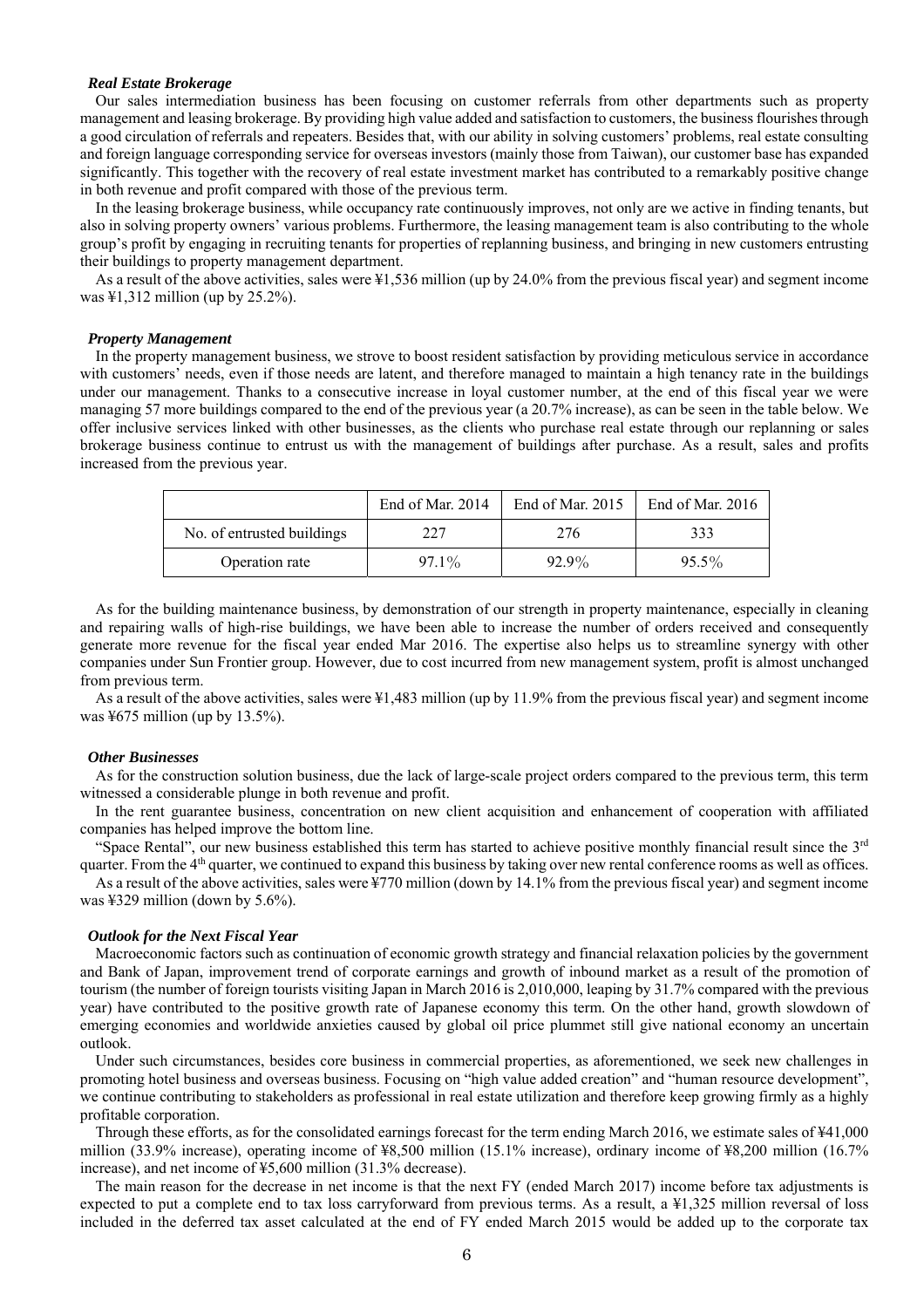adjustment amount, which leads to a heavier tax burden than the previous term.

It should be noted that the above earnings forecast was drafted based on information that was available to us on the date of publication. Actual earnings may turn out to be different from those forecasted due to various reasons.

### (2) Analysis of Financial Position

i) Assets, Liabilities, and Net Assets

The current assets at the end of this consolidated fiscal year were ¥51,365 million, increasing ¥13,912 million from the end of the previous consolidated fiscal year, as inventory assets increased.

There were expenditure of ¥1,580 million in the cash flow from operating activities, income of ¥123 million from the cash flow from investing activities, and income of ¥3,633 million from the cash flow from financial activities, and the fixed term deposit with deposit term over 3 months increasing by ¥564 million. As a result, cash and deposits were ¥15,413 million, increasing ¥2,727 million from the end of the previous consolidated fiscal year

Inventory assets were ¥32,714 million, increasing ¥9,233 million from the end of the previous consolidated fiscal year, as mainly real estate for sale and sale in process in the replanning business due to the strategy to promote property acquisition.

Noncurrent assets were ¥2,718 million, decreasing ¥252 million from the end of the previous consolidated fiscal year, due to buildings retained as hotels for rent and land are switched to inventory assets.

Together with the increase in inventory assets, total liabilities at the end of this consolidated fiscal year were ¥23,939 million, increasing ¥6,216 million from the end of the previous consolidated fiscal year, as interest-bearing debt amount (long-term debts, short-term debts, bonds) went up. Even though dividends were paid at the end of FY ended March 2014, Total net assets were ¥30,144 million, increasing ¥7,443 million from the end of the previous consolidated fiscal year, as retained earnings increased due to a leap in net income this term.

Consequently, net assets per share were ¥704.92.

Total assets as of the end of this consolidated fiscal year were ¥54,084 million, increasing ¥13,659 million from the end of the previous consolidated fiscal year.

#### ii) Cash Flow

Cash and cash equivalents (hereinafter called "cash") as of the end of this consolidated fiscal year were ¥13,375 million, increasing ¥2,163 million from the beginning of this consolidated fiscal year. This is mainly the result of expenditure on longterm debt repayment of ¥9,326 million, inventory assets increasing in value by ¥9,213 million, ¥11,360 million of proceeds from long-term loans payable, ¥8,269 million of income before income taxes and minority interests.

Each cash flow for this consolidated fiscal year and related factors are as follows:

#### *Cash flow from operating activities*

Cash obtained from operating activity were ¥1,580 million (previous term: cash inflow of ¥1,382 million). This was mainly stemmed from increase in inventory assets by ¥9,213 million, depreciation and amortization of ¥645 million and income before incomes taxes and minority interests of ¥8,269 million.

#### *Cash flow from investing activities*

The cash flow from investing activities was ¥123 million (previous term: cash outflow of ¥276 million). This was mainly the result of an inflow from ¥7,193 million sale of tangible fixed assets and ¥3,182 million refund of fixed term deposit despite the cash outflow for tangible fixed asset acquisition of ¥6,040 million, fixed-term deposit of ¥3,746 million.

#### *Cash flow from financing activities*

Cash obtained from financing activities was ¥3,633 million (previous term: income of ¥701 million). This was mainly due to ¥11,360 million of proceeds from long-term loans and ¥5,113 million income from corporate bond issuance while the outflow was ¥9,326 million of repayment of long-term loans payable and ¥4,065 million of redemption of bonds.

| $(1,0,0,0,0,0)$ changes in easily for reduced indicators |          |          |          |                                                                                    |          |  |
|----------------------------------------------------------|----------|----------|----------|------------------------------------------------------------------------------------|----------|--|
|                                                          |          |          |          | FY Ended March   FY Ended March   FY Ended March   FY Ended March   FY Ended March |          |  |
|                                                          | 31, 2012 | 31, 2013 | 31, 2014 | 31, 2015                                                                           | 31, 2016 |  |
| Equity ratio $(\%)$                                      | 57.5     | 68.5     | 53.7     | 56.2                                                                               | 55.7     |  |
| Equity ratio on market<br>price basis $(\% )$            | 57.8     | 246.9    | 179.5    | 117.0                                                                              | 89.8     |  |
| Debt repayment period<br>(years)                         | 4.4      |          |          | 1,012.0                                                                            |          |  |
| Interest coverage ratio<br>(times)                       | 7.9      |          |          | 5.9                                                                                |          |  |

## (Reference) Changes in Cash Flow Related Indicators

Equity ratio: equity capital/total assets Market value basis equity ratio: total market value of stock/total assets Debt repayment period: interest-bearing debt/operating cash flow Interest coverage ratio: operating cash flow/interest payments

(Note 1) Stock Market Capitalization is calculated as Term End Stock Closing Price x Number of Issued Shares at Term End. (Note 2) Operating Cash Flow uses the cash flow from operating activities of the Consolidated Cash Flow Statement of Accounts. (Note 3) Interest Bearing Liabilities include all liabilities requiring interest payment among the liabilities included on the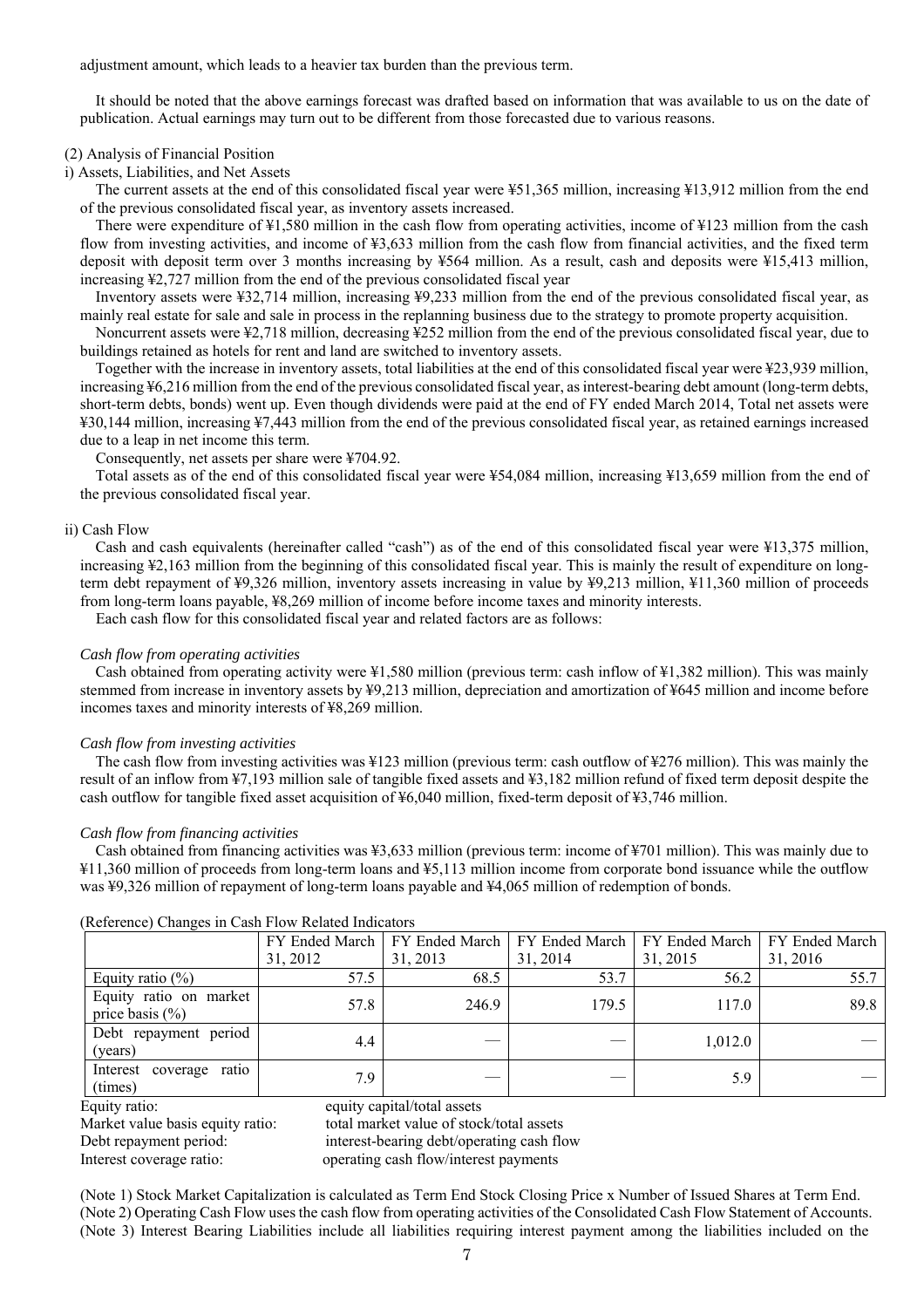Consolidated Balance Sheet. Furthermore, regarding interest payments, the payment amount of interest from the Consolidated Cash Flow Statement of Accounts is used.

(Note 4) Cash Flow to Interest Bearing Liabilities Ratio and Interest Coverage Ratio for Fiscal Years ended March 31, 2013, March 31, 2014 and March 31, 2016 are not recorded because the operating cash flow is negative.

#### (3) Fundamental Policy for Profit Allocation and the Dividends for the Current and Next Terms

Our company has a fundamental policy of returning profits to shareholders on a long-term, stable basis while retaining enough profits to be able to respond to business environment changes flexibly. We utilize undistributed profits for financial standing enhancement as well as future business expansion, and therefore boost up the company's value.

The term-end dividend for the term ended March 2016 is ¥25 per share under the above mentioned policy.

This matter is to be discussed at the annual meeting of shareholders scheduled in June 2016.

The dividend for the next term ended March 2017 is planned to be ¥28 per share.

### **2. Management Policy**

(1) The Company's Fundamental Management Policy

Our corporate group conducts business guided by a fundamental management policy that is comprised of the following management principal and corporate philosophy.

## Management Principal

"While protecting all our employees and pursuing physical and psychological essence of things, we work in a spirit of harmony to contribute to the prosperity of society and humankind."

## Corporate Philosophy

"Through our work, we employees shall put abundant enthusiasm into developing our knowledge, skills and characters, and we shall dedicate ourselves to the utilization and distribution of real estate stock to prevent waste of non-reproducible resources and to contribute to the lasting prosperity of humankind and all living things."

## (2) Target Management Indicators

Our corporate group aims to produce lasting growth in the long term, financial stability by retaining own capital ratio over 50%, ordinary profit margin, and high profitability and productivity with ordinary income to net sales ratio over 20%.

### (3) Corporate Management Strategy in the Mid to Long Terms

 Our corporate group has defined its client base as being made up of building owners, asset holders and wealthy individuals, and by staying by their side resolving any real estate-related difficulties that they might have, we aim, as professionals in real estate utilization, to be a real estate company that is loved and chosen by every customers. Working mainly with small to medium sized buildings in the Tokyo metropolitan area, we define our policy not only to focus on the property itself, but also to bring happiness to property owners, resolving any difficulties that they may have. As a foundation for this work, based on a philosophy that is summed up in the word "altruism", we train human resources who are able to prioritize the happiness of others first and do what is beneficial to the society. Consequently, we strive to earn our customers' trust (we believe that our people are our fortune, and so we write "human *resources*" with the character meaning "fortune" in Japanese).

As for the environment in which our corporate group operates, given remarkable improvement in vacancy rates of downtown commercial properties, moderate and sustained rise in rental standards, favorable financing conditions and the weak yen trend, the drive to purchase Japanese real estate, primarily among foreign investors, remains high. Furthermore, as described below, we have developed a three-pronged strategy for future growth in response to the increasing number of foreign tourists visiting Japan and significant growth of inbound market and mid-term changes in business conditions including the progress of urban re-modeling. This three-pronged strategy is concretely defined as "1. Current Business Expansion," "2. M&A" and "3. Overseas Expansion". We exert our strength in real estate operation business model by developing hotel business, and through that, we are able to keep contributing to realize the dream of making Japan a world class travel destination.

#### 1. Current Business Expansion

We will strive to enhance our market penetration into our main battlefield, office market in the center of Tokyo, the world's largest metropolitan area.

In addition to expanding our network of branches and continuing improving our service quality, we will also ascertain our customers' apparent and latent needs, and work to expand our service lineup. Furthermore, in order to improve customer satisfaction, we will train our personnel to build close relationships with each individual client, devising proposals optimally tailored to them, working on structural improvements including improvements to our customer service.

Moreover, we will work on projects to utilize and operate urban spaces in order to make effective use of our clients' assets, and in order to invigorate cities by responding to changes in urban structure and making effective use of social infrastructure stock. Already, in September 2014, we started a 33-small office project in Okachimachi, and in April 2015, we opened a for-rent by hour event space and rental meeting rooms in front of Tokyo Station as a rental space project. Considering our buildings as more than just rental space, we put a lot of thought into their potential, keep generating and combining different sources of value added to develop plans for new building projects.

Finally yet importantly, the government has defined the development of tourism into a core industry as an important pillar in national growth strategy, aiming to increase the consumption amount of foreign tourists from the current ¥3.5 trillion to ¥8 trillion in 2025, and ¥15 trillion in 2035. In such a context where inbound market consumption plays the role of driving domestic consumption, the problem of insufficiency in lodging facilities for overseas tourists is getting more severe. Accordingly, Sun Frontier group have determined to answer this newly generated inbound market needs and therefore contribute to realize the dream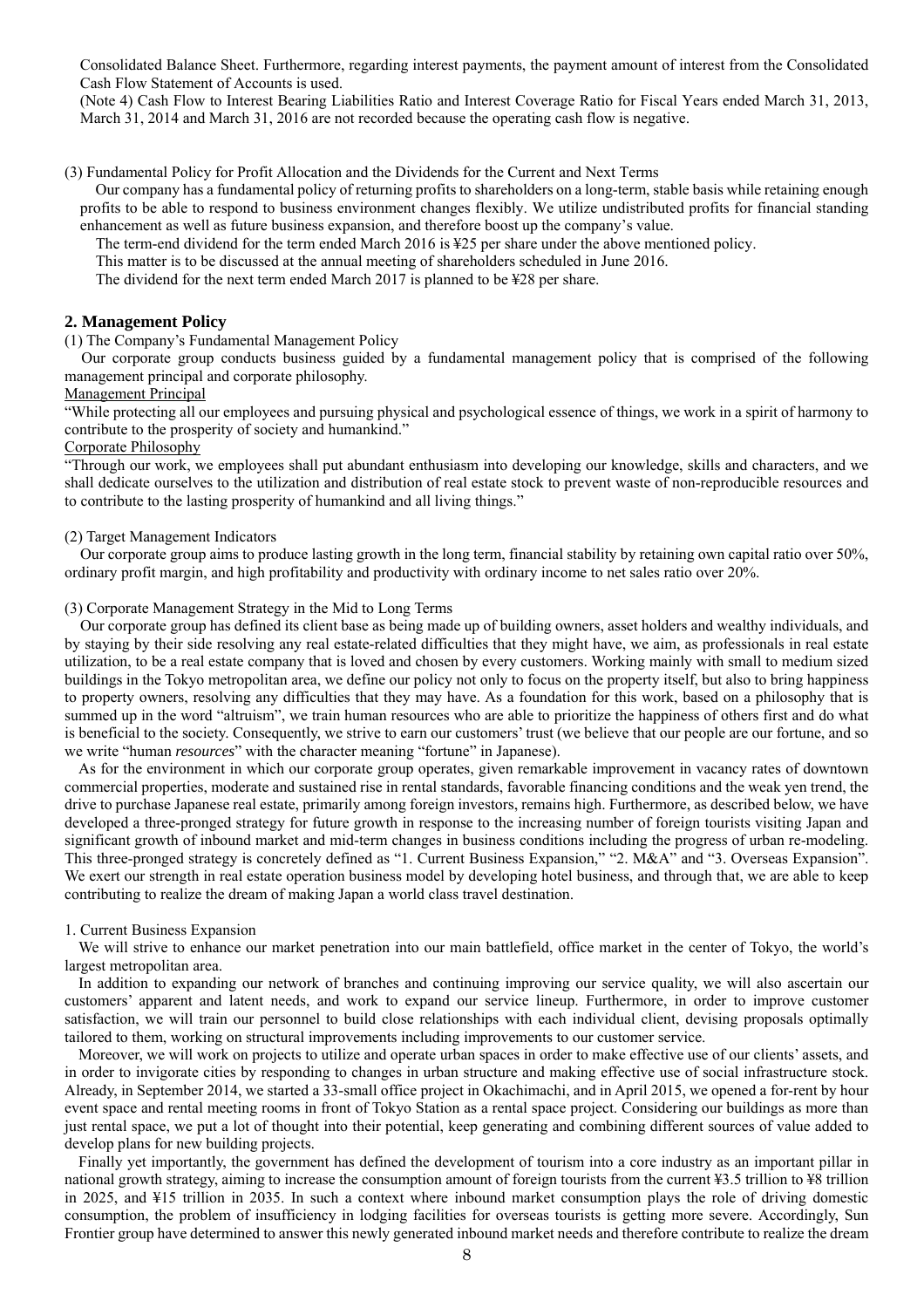of making Japan a world class travel destination by exerting our strength in commercial property operation business model into the development, operation and revitalization business of hotels.

#### 2. M&A

We see the utilization of M&A as an effective choice in helping us make further progress, providing better client-oriented services. As the scope of our business expands, fields in the circumference of our current business such as underdeveloped building construction, facilitation, housing management and hotel business are positioned as important to enhance along with our core business development. We will rapidly acquire the platforms, personnel and technology for our projects, and strive for growth and development by moving ahead with capital tie-ups and business alliances in order to provide our clients with optimal services that are responsive to changes in the environment.

### 3. Overseas Business Expansion

It has been three years since we started our overseas businesses, with an increasing number of foreign asset holders and affluent individuals accounting for a large share in our client portfolio. We pursue the following two policies with the aim of making further progress overseas, particularly focusing on Asia.

1. Further promote inbound investment by providing Asia's burgeoning affluent classes with real estate investment opportunities in Tokyo, the city with the largest economy in the world.

2. Pursue outbound investment by aiming, firstly, to provide Japan's affluent classes with real estate investment opportunities in fast-growing Asian metropolises, and secondly, to develop projects targeting high-earners, helping support regional economies and contributing to the wellbeing of the local. Specifically, we have launched new real estate development projects, such as city hotel and high-rise condominium in Danang, the largest city in the central of Vietnam and urban residential houses in Jakarta, the capital of Indonesia.

Strongly treasuring our employees' development, we aim to become an organization where each employee can experience the satisfaction that comes through taking on challenges. Our policy is clearly defined to unlock the utmost potential of our personnel, increasing the number of external collaborators, improving our capability to solve property owners' problems, and working to become a hub for affluent Asian investors together with Asian growth.

We aim to maintain our ordinary profit margin at 20% or higher, keeping renewing ourselves while managing risk, pro-actively entering niche markets, and continue moving forward with greater emphasis on profit than on sales.

By staying close to our clients and working to solve any real estate-related problems, we aim to become a company of "real estate utilization professionals", the most reliable partner than any in the world. Also, by uniting as a team, understanding our clients' needs, providing maximal added value, and creating greater client satisfaction, we will strive to deliver greater sustainable corporate value.

#### (4) Challenges the Company Must Address

Although the outlook of the economy remains uncertain, under minus interest rate policy of Bank of Japan, consumption and investment condition seems getting improved. Moreover, with large-scale urban regeneration project execution in the central of Tokyo, real estate efficient utilization trend becomes more active while the promotion of tourism industry by the government keeps driving the swelling demand of inbound market.

In this context, we are aware of the importance of clearly defining our business policy and strategy, and setting ourselves apart from other companies in the industry, in order to become a company that customers love and happily choose.

Our corporate group have defined our client base as being made up of property owners and wealthy individuals, and our focus is to provide them with service tailored to each individual need and to solve their problems. We will use the information we gain through repeated interactions with clients to identify their needs and challenges, which we will then solve by working collaboratively across divisions, thereby providing clients with the optimum service and products. We believe that the superiority of our corporate group lies in the fact that we are always able to satisfy our clients, providing them with high value added, and gaining their confidence.

Finally, as previously mentioned we have determined to answer the newly generated inbound market needs and therefore contribute to realize the dream of making Japan an excellent travel destination by demonstrating our strength in commercial property operation business model into the development, operation and revitalization business of hotels.

### **3. Our Fundamental Approach to Selecting Accounting Standards**

Taking into account the capacity to compare consolidated financial statements from different periods and to compare different corporations, for the time being, our corporate group has established the policy of using Japanese standards for drafting consolidated financial statements.

Furthermore, with regard to the application of IFRS, after considering the conditions both in Japan and overseas, our policy is to handle them in an appropriate manner.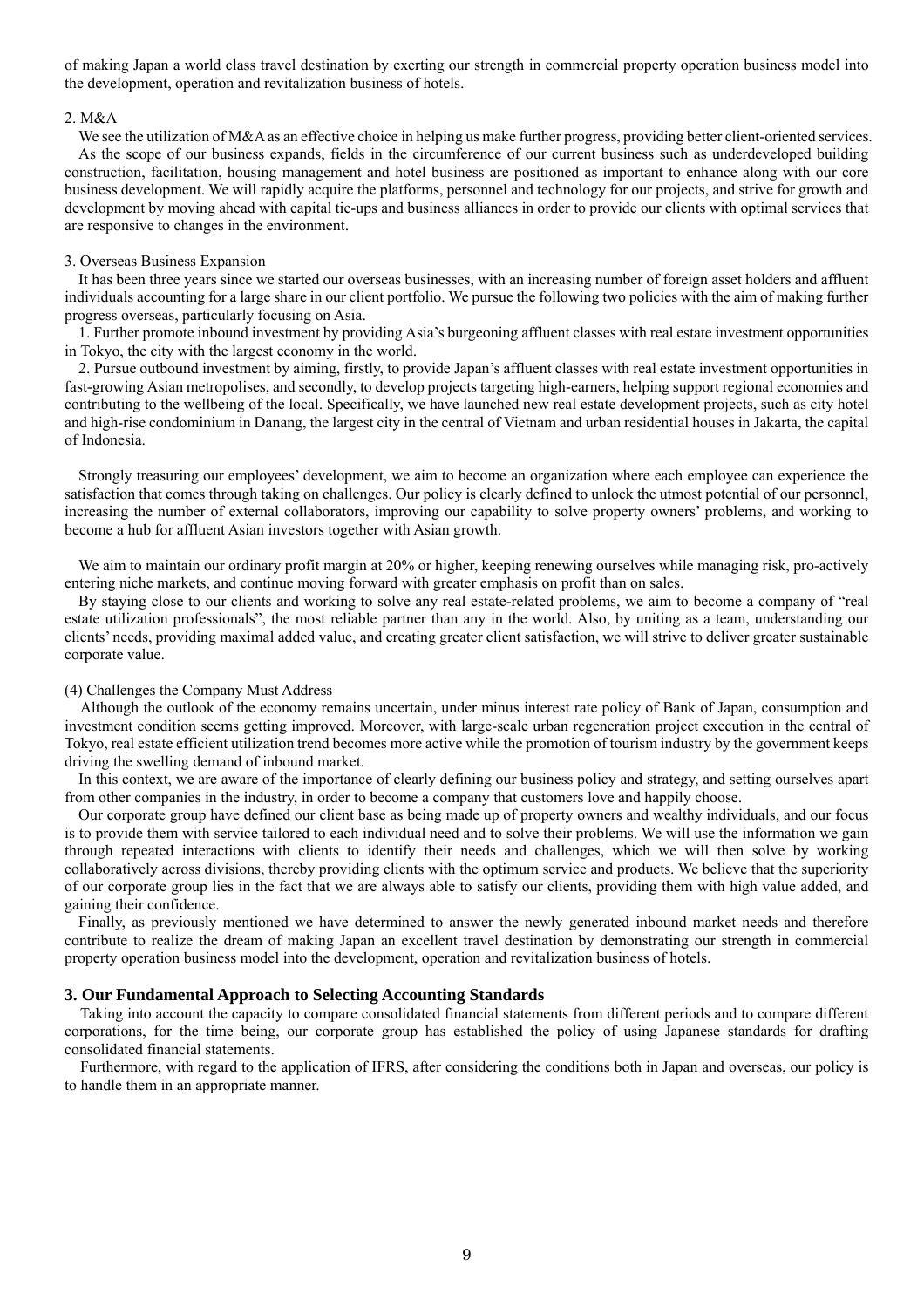## **4. Consolidated Financial Statements**

(1) Consolidated Balance Sheets

|                                     |                                                   | (Thousands of yen)                                |
|-------------------------------------|---------------------------------------------------|---------------------------------------------------|
|                                     | FY ended March 31, 2015<br>(As of March 31, 2015) | FY ended March 31, 2016<br>(As of March 31, 2016) |
| <b>ASSETS</b>                       |                                                   |                                                   |
| Current assets                      |                                                   |                                                   |
| Cash and deposits                   | 12,686,800                                        | 15,413,978                                        |
| Accounts receivable-trade           | 233,535                                           | 344,832                                           |
| Real estate for sale                | 1,599,420<br>$\times 1$                           | 6,047,465<br>$\times 1$                           |
| Real estate for sale in process     | $\times 1$<br>21,880,382                          | $\times 1$<br>26,664,726                          |
| Supplies                            | 730                                               | 2,096                                             |
| Deferred tax assets                 | 774,725                                           | 1,736,749                                         |
| Other                               | 297,082                                           | 1,174,601                                         |
| Allowance for doubtful accounts     | $\triangle$ 19,882                                | $\triangle$ 18,977                                |
| Total current assets                | 37,452,794                                        | 51,365,472                                        |
| Noncurrent assets                   |                                                   |                                                   |
| Property, plant and equipment       |                                                   |                                                   |
| <b>Buildings</b>                    | 1,399,882                                         | 906,851                                           |
| Accumulated depreciation            | $\triangle$ 173,745                               | $\triangle$ 204,553                               |
| Buildings, net                      | $\times 1$<br>1,226,136                           | $\divideontimes 1$<br>702,298                     |
| Land                                | $\frac{1}{2}$ 1<br>1,232,143                      | $\frac{1}{2}$ 1<br>1,172,832                      |
| Other                               | 95,603                                            | 131,980                                           |
| Accumulated depreciation            | $\triangle$ 70,433                                | $\triangle$ 87,256                                |
| Other, net                          | 25,169                                            | 44,723                                            |
| Total property, plant and equipment | 2,483,449                                         | 1,919,854                                         |
| Intangible assets                   |                                                   |                                                   |
| Goodwill                            | 1,875                                             |                                                   |
| Other                               | 74,388                                            | 278,208                                           |
| Total intangible assets             | 76,263                                            | 278.208                                           |
| Investments and other assets        |                                                   |                                                   |
| Deferred tax assets                 | 2,083                                             |                                                   |
| Other                               | 414,572                                           | 525,166<br>$\times 2$                             |
| Allowance for doubtful accounts     | $\triangle$ 4,587                                 | $\triangle$ 4,381                                 |
| Total investments and other assets  | 412,069                                           | 520,784                                           |
| Total noncurrent assets             | 2,971,783                                         | 2,718,847                                         |
| Total assets                        | 40,424,577                                        | 54,084,319                                        |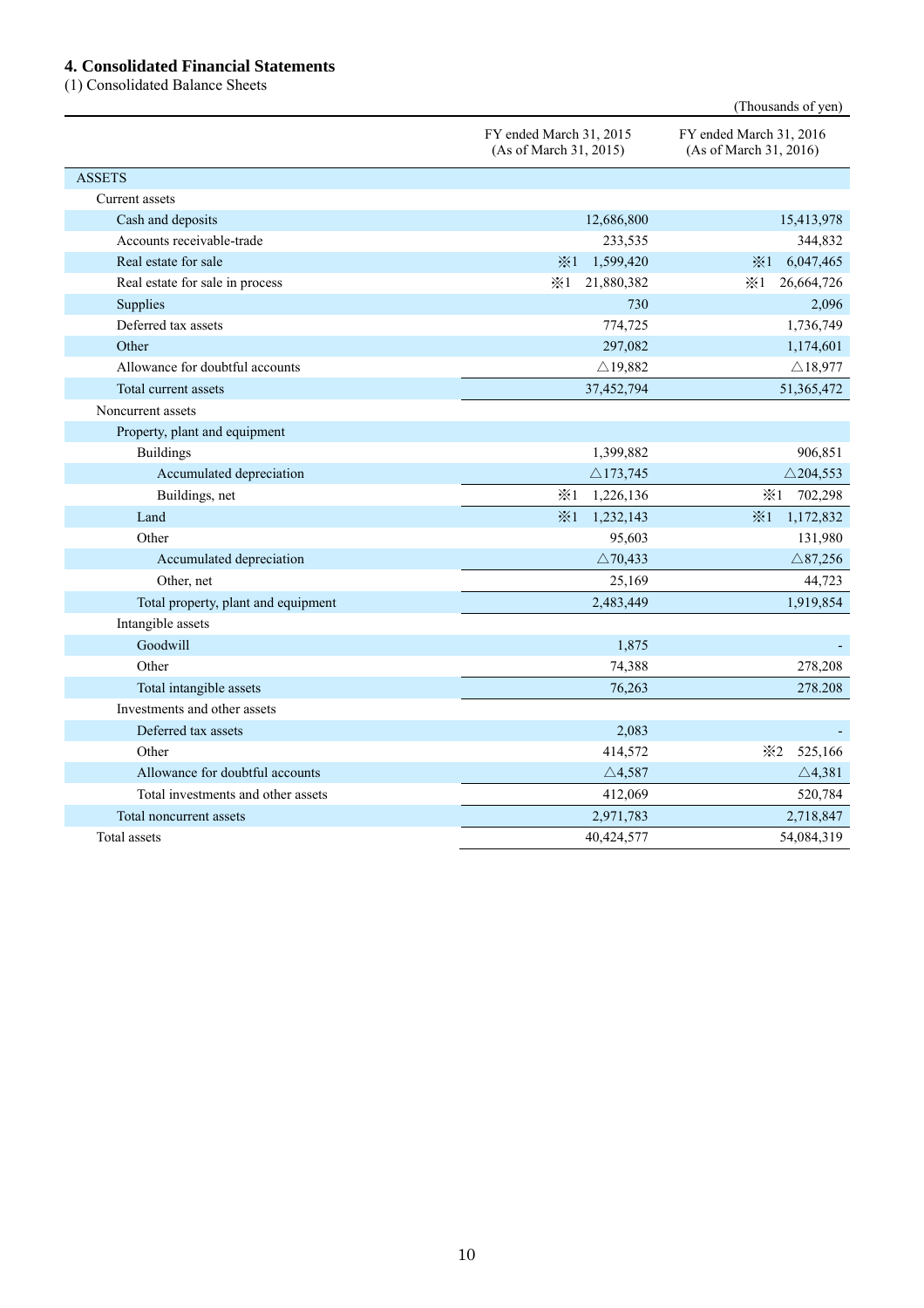|                                                       |                                                   | (Thousands of yen)                                |
|-------------------------------------------------------|---------------------------------------------------|---------------------------------------------------|
|                                                       | FY ended March 31, 2015<br>(As of March 31, 2015) | FY ended March 31, 2016<br>(As of March 31, 2016) |
| <b>LIABILITIES</b>                                    |                                                   |                                                   |
| Current liabilities                                   |                                                   |                                                   |
| Accounts payable-trade                                | 606,061                                           | 599,139                                           |
| Short-term loans payable                              |                                                   | $\times 1$<br>1,248,500                           |
| Current portion of bonds                              | $\frac{1}{2}$ 1<br>40,000                         | $\divideontimes 1$<br>101,200                     |
| Current portion of long-term loans payable            | $\times 1$<br>964,484                             | $\divideontimes 1$<br>2,004,184                   |
| Income taxes payable                                  | 221,154                                           | 973,017                                           |
| Provision for bonuses                                 | 109,208                                           | 134,643                                           |
| Provision for directors' bonuses                      | 30,000                                            | 41,150                                            |
| Construction warranty reserve                         | 22,100                                            | 6,800                                             |
| Provision for loss on guarantees for rent             | 22,361                                            | 41,739                                            |
| Other                                                 | 1,535,214                                         | 2,491,110                                         |
| Total current liabilities                             | 3,550,585                                         | 7,641,484                                         |
| Noncurrent liabilities                                |                                                   |                                                   |
| Bonds payable                                         | $\times 1$<br>340,000                             | $\times 1$<br>1,413,300                           |
| Long-term loans payable                               | 12,648,786<br>$\times 1$                          | 13,642,252<br>$\times 1$                          |
| Deferred tax liabilities                              |                                                   | 578                                               |
| Provision for loss on litigation                      | 31,000                                            |                                                   |
| Other                                                 | 1,152,905                                         | 1,242,048                                         |
| Total noncurrent liabilities                          | 14,172,691                                        | 16,298,179                                        |
| <b>Total liabilities</b>                              | 17,723,276                                        | 23,939,663                                        |
| <b>NET ASSETS</b>                                     |                                                   |                                                   |
| Shareholders' equity                                  |                                                   |                                                   |
| Capital stock                                         | 8,387,211                                         | 8,387,211                                         |
| Capital surplus                                       | 2,871,767                                         | 2,871,767                                         |
| Retained earnings                                     | 11,434,300                                        | 18,885,910                                        |
| Treasury shares                                       | $\triangle$ 174                                   | $\triangle$ 174                                   |
| Total shareholders' equity                            | 22,693,105                                        | 30,144,715                                        |
| Accumulated other comprehensive income                |                                                   |                                                   |
| Valuation difference on available-for-sale securities | 2,253                                             | 2,951                                             |
| Foreign currency translation adjustment               | 5,941                                             | $\triangle$ 8,331                                 |
| Total accumulated other comprehensive income          | 8,195                                             | $\triangle$ 5,379                                 |
| Minority interest                                     |                                                   | 5,320                                             |
| Total net assets                                      | 22,701,300                                        | 30,144,656                                        |
| Total liabilities and net assets                      | 40,424,577                                        | 54,084,319                                        |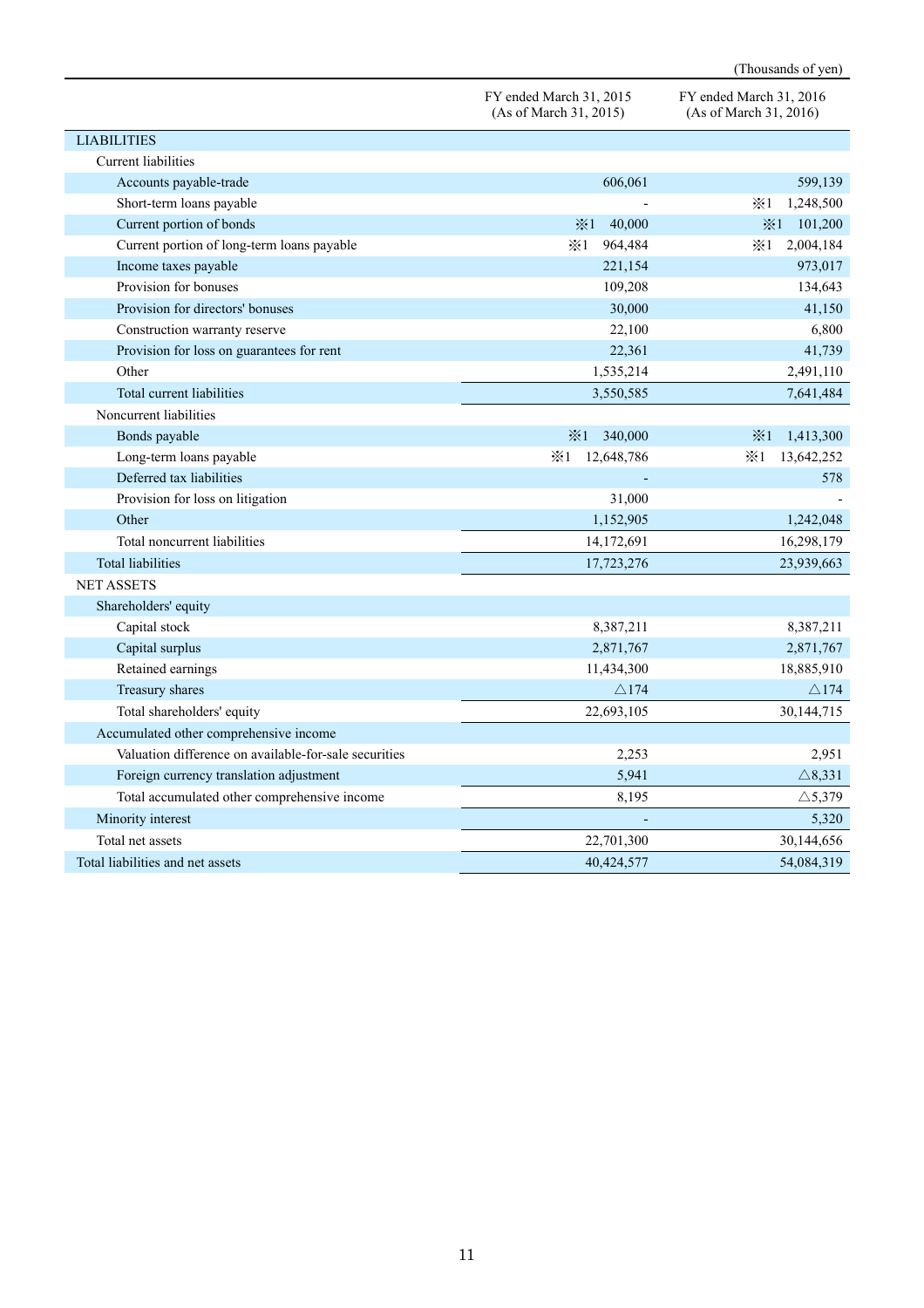## (2) Consolidated Statements of Income and Consolidated Statements of Comprehensive Income Consolidated Statements of Income

|                                                   |                                                            | (Thousands of yen)                                         |
|---------------------------------------------------|------------------------------------------------------------|------------------------------------------------------------|
|                                                   | FY ended March 31, 2015<br>(April 1, 2014- March 31, 2015) | FY ended March 31, 2016<br>(April 1, 2015- March 31, 2016) |
| Net sales                                         | 27,741,197                                                 | 30,625,958                                                 |
| Cost of sales                                     | 18,757,583                                                 | 19,666,198                                                 |
| Gross profit                                      | 8,983,613                                                  | 10,959,759                                                 |
| Selling, general and administrative expenses      | 3,133,004<br>$\times 1$                                    | $\times 1$<br>3,572,377                                    |
| Operating income                                  | 5,850,609                                                  | 7,387,382                                                  |
| Non-operating income                              |                                                            |                                                            |
| Interest income                                   | 8,219                                                      | 10,919                                                     |
| Dividends income                                  | 477                                                        | 372                                                        |
| Equity in earnings of affiliates                  |                                                            | 8,142                                                      |
| Interest on refund                                | 508                                                        | 41                                                         |
| Subsidy income                                    | 5,040                                                      | 5,520                                                      |
| Other                                             | 1,105                                                      | 935                                                        |
| Total non-operating income                        | 15,350                                                     | 25,930                                                     |
| Non-operating expenses                            |                                                            |                                                            |
| Interest expenses                                 | 235,614                                                    | 235,178                                                    |
| Finance costs                                     | 20,989                                                     | 25,519                                                     |
| Stock issuance cost                               | 10,232                                                     | 86,364                                                     |
| Other                                             | 5,781                                                      | 42,015                                                     |
| Total non-operating expenses                      | 272,618                                                    | 389,078                                                    |
| Ordinary income                                   | 5,593,341                                                  | 7,024,235                                                  |
| Extraordinary income                              |                                                            |                                                            |
| Gain on sales of noncurrent assets                | $\times 2$<br>14,017                                       | $\divideontimes$ 2<br>1,257,517                            |
| Total extraordinary income                        | 14,017                                                     | 1,257,517                                                  |
| <b>Extraordinary</b> loss                         |                                                            |                                                            |
| Loss on retirement of noncurrent assets           | $\times 3$<br>647                                          | $\times 3$<br>1,019                                        |
| Provision for loss on litigation                  | 31,000                                                     |                                                            |
| Amortization of goodwill                          |                                                            | 10,850                                                     |
| Other                                             | 1,220                                                      |                                                            |
| Total extraordinary losses                        | 32,867                                                     | 11,869                                                     |
| Income before income taxes and minority interests | 5,574,492                                                  | 8,269,883                                                  |
| Income taxes-current                              | 452,566                                                    | 1,075,077                                                  |
| Income taxes-deferred                             | $\triangle$ 19,292                                         | $\triangle$ 959,586                                        |
| Total income taxes                                | 433,274                                                    | 115,490                                                    |
| Income before minority interests                  | 5, 141, 217                                                | 8,154,393                                                  |
| Minority interests in income (loss)               | 88,145                                                     | $\triangle$ 2,679                                          |
| Net income                                        | 5,053,072                                                  | 8,157,072                                                  |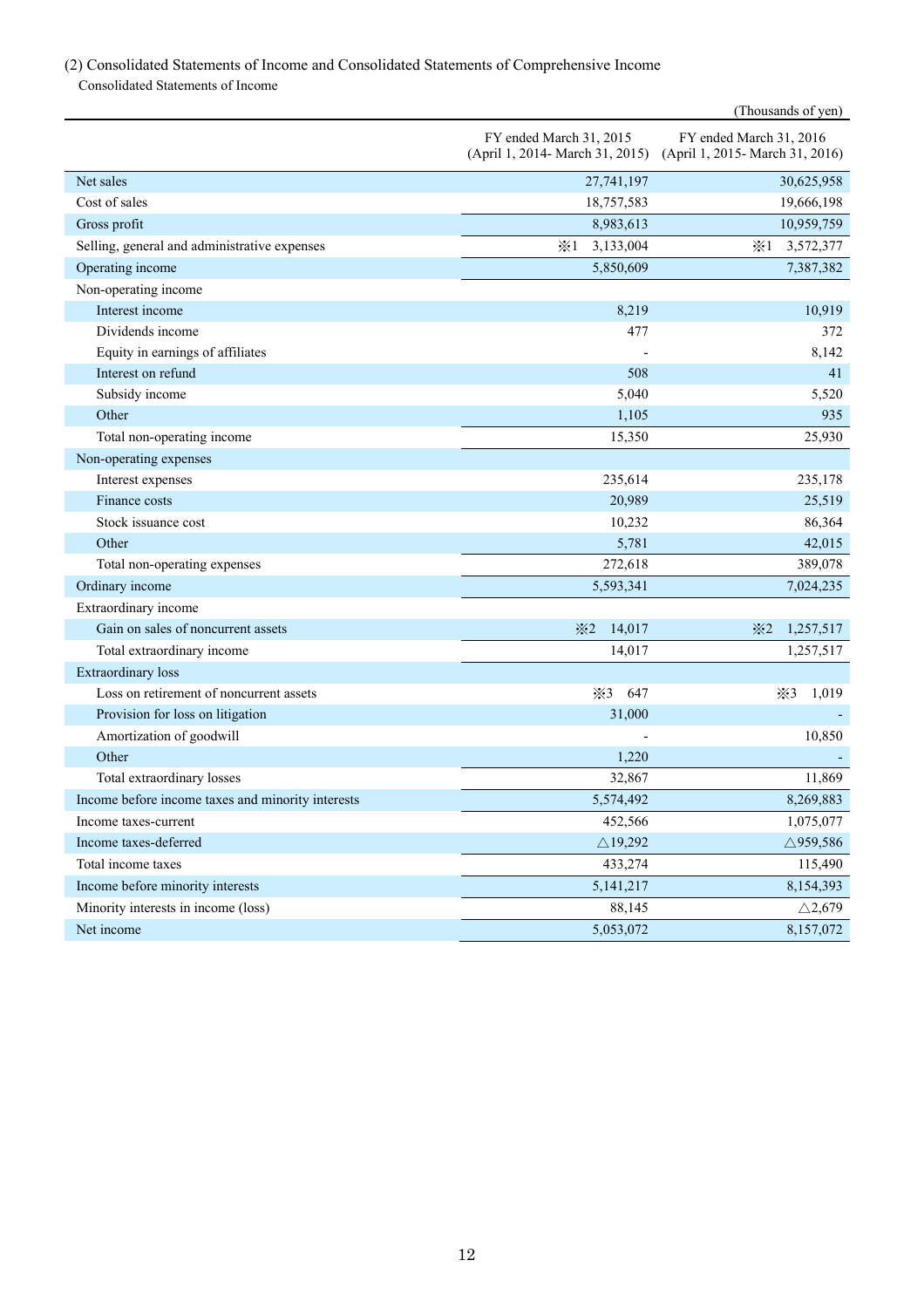Consolidated Statements of comprehensive income

|                                                           | FY ended March 31, 2015 | FY ended March 31, 2016<br>(April 1, 2014 - March 31, 2015) (April 1, 2015 - March 31, 2016) |
|-----------------------------------------------------------|-------------------------|----------------------------------------------------------------------------------------------|
| Income before minority interests                          | 5,141,217               | 8,154,393                                                                                    |
| Other comprehensive income                                |                         |                                                                                              |
| Valuation difference on available-for-sale securities     | 503                     | 698                                                                                          |
| Foreign currency translation adjustment                   | 5,448                   | $\triangle$ 14,273                                                                           |
| Total other comprehensive income                          | $\cdot$<br>5,952        | $\triangle$ 13,574<br>$\cdot$                                                                |
| Comprehensive income                                      | 5,147,170               | 8,140,818                                                                                    |
| Comprehensive income attributable to                      |                         |                                                                                              |
| Comprehensive income attributable to owners of the parent | 5,059,025               | 8,143,497                                                                                    |
| Comprehensive income attributable to minority interests   | 88.145                  | $\triangle$ 2.679                                                                            |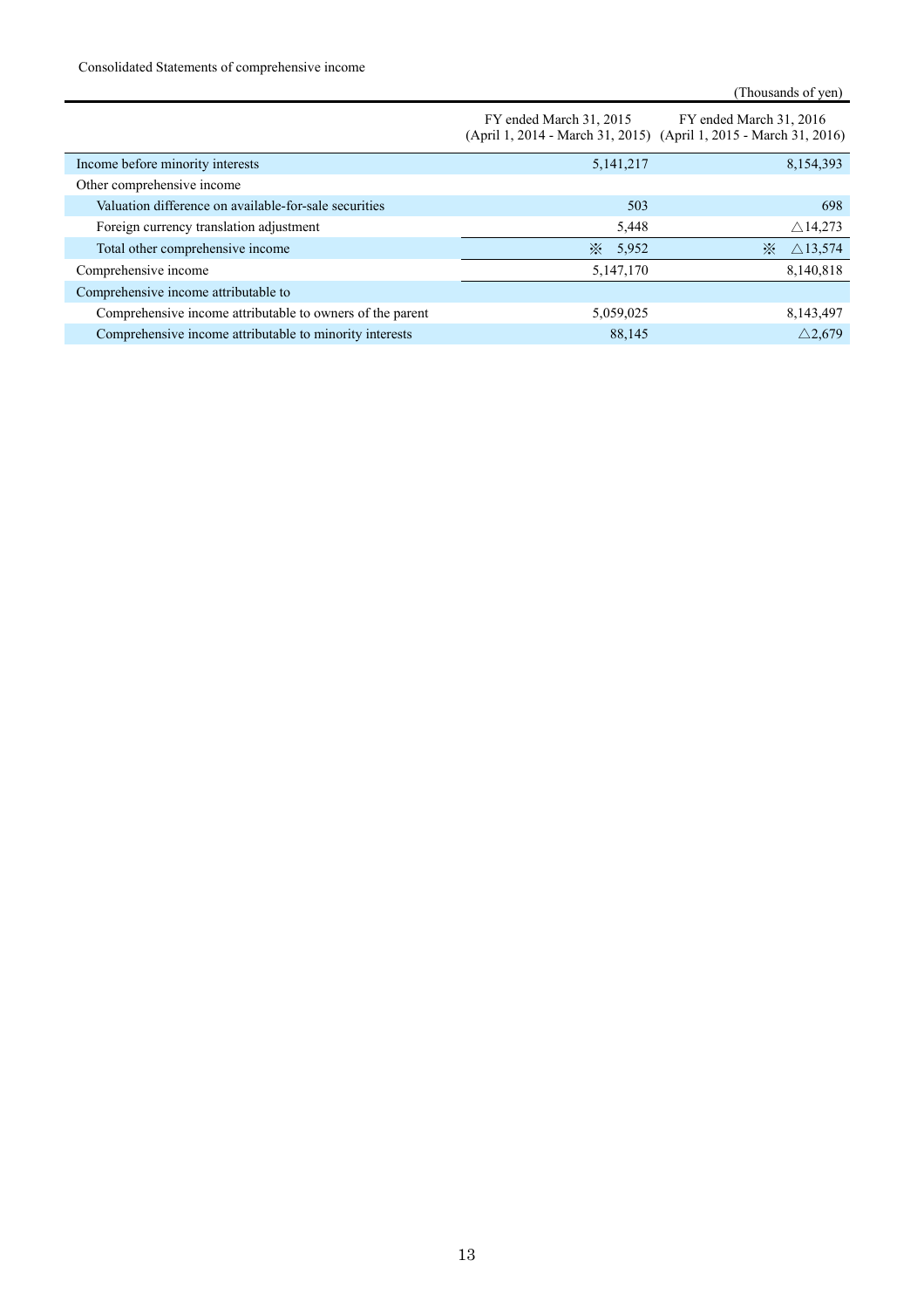# (3) Consolidated Statements of Changes in Net Assets

Previous Fiscal Year (From April 1, 2014 to March 31, 2015)

|                                                            | Shareholders' equity |                 |                     |                 |                               |
|------------------------------------------------------------|----------------------|-----------------|---------------------|-----------------|-------------------------------|
|                                                            | Capital stock        | Capital surplus | Retained earnings   | Treasury shares | Total shareholders'<br>equity |
| Balance at the beginning<br>of current period              | 8,387,211            | 2,871,767       | 6,958,425           | $\triangle$ 121 | 18,217,283                    |
| Changes of items during<br>the period                      |                      |                 |                     |                 |                               |
| Dividends from surplus                                     |                      |                 | $\triangle$ 577,197 |                 | $\triangle$ 577,197           |
| Net income                                                 |                      |                 | 5,053,072           |                 | 5,053,072                     |
| Purchase<br>of<br>treasury<br>shares                       |                      |                 |                     | $\triangle$ 52  | $\triangle$ 52                |
| Net changes of items<br>other than shareholders'<br>equity |                      |                 |                     |                 |                               |
| changes of items<br>Total<br>during the period             |                      |                 | 4,475,875           | $\triangle$ 52  | 4,475,822                     |
| Balance at the end of<br>current period                    | 8,387,211            | 2,871,767       | 11,434,300          | $\triangle$ 174 | 22,693,105                    |

|                                                            | Accumulated other comprehensive income                      |                                            |                                                 |                     |                     |
|------------------------------------------------------------|-------------------------------------------------------------|--------------------------------------------|-------------------------------------------------|---------------------|---------------------|
|                                                            | Valuation difference on<br>available-for-sale<br>securities | Foreign currency<br>translation adjustment | Total accumulated other<br>comprehensive income | Minority interests  | Total net assets    |
| Balance at the beginning<br>of current period              | 1,749                                                       | 493                                        | 2,242                                           | 250,000             | 18,469,526          |
| Changes of items during<br>the period                      |                                                             |                                            |                                                 |                     |                     |
| Dividends from surplus                                     |                                                             |                                            |                                                 |                     | $\triangle$ 577,197 |
| Net income                                                 |                                                             |                                            |                                                 |                     | 5,053,072           |
| of<br>Purchase<br>treasury<br>shares                       |                                                             |                                            |                                                 |                     | $\triangle$ 52      |
| Net changes of items<br>other than shareholders'<br>equity | 503                                                         | 5,448                                      | 5,952                                           | $\triangle$ 250,000 | $\triangle$ 244,047 |
| changes of items<br>Total<br>during the period             | 503                                                         | 5,448                                      | 5,952                                           | $\triangle$ 250,000 | 4,231,774           |
| Balance at the end of<br>current period                    | 2,253                                                       | 5,941                                      | 8,195                                           |                     | 22,701,300          |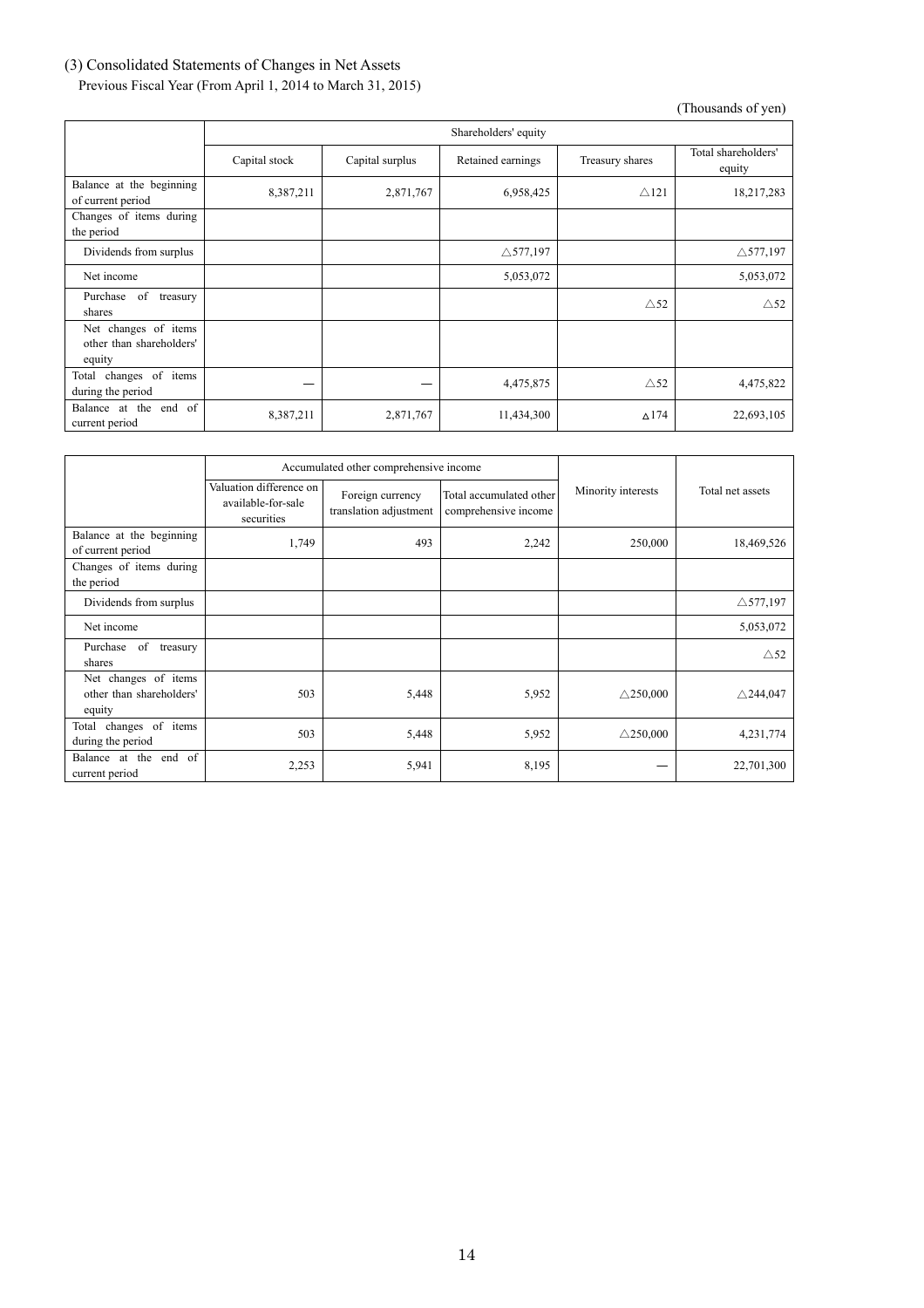## Current Fiscal Year (From April 1, 2015 to March 31, 2016)

|                                                            | Shareholders' equity |                 |                     |                 |                               |
|------------------------------------------------------------|----------------------|-----------------|---------------------|-----------------|-------------------------------|
|                                                            | Capital stock        | Capital surplus | Retained earnings   | Treasury shares | Total shareholders'<br>equity |
| Balance at the beginning<br>of current period              | 8,387,211            | 2,871,767       | 11,434,300          | $\triangle$ 174 | 22,693,105                    |
| Changes of items during<br>the period                      |                      |                 |                     |                 |                               |
| Dividends from surplus                                     |                      |                 | $\triangle$ 705,463 |                 | $\triangle$ 705,463           |
| Net income                                                 |                      |                 | 8,157,072           |                 | 8,157,072                     |
| of<br>Purchase<br>treasury<br>shares                       |                      |                 |                     |                 |                               |
| Net changes of items<br>other than shareholders'<br>equity |                      |                 |                     |                 |                               |
| changes of items<br>Total<br>during the period             |                      |                 | 7,451,609           | --              | 7,451,609                     |
| Balance at the end of<br>current period                    | 8,387,211            | 2,871,767       | 18,885,910          | $\triangle$ 174 | 30,144,715                    |

|                                                            |                                                             | Accumulated other comprehensive income     |                                                 |                    | Total net assets    |
|------------------------------------------------------------|-------------------------------------------------------------|--------------------------------------------|-------------------------------------------------|--------------------|---------------------|
|                                                            | Valuation difference on<br>available-for-sale<br>securities | Foreign currency<br>translation adjustment | Total accumulated other<br>comprehensive income | Minority interests |                     |
| Balance at the beginning<br>of current period              | 2,253                                                       | 5,941                                      | 8,195                                           | _                  | 22,701,300          |
| Changes of items during<br>the period                      |                                                             |                                            |                                                 |                    |                     |
| Dividends from surplus                                     |                                                             |                                            |                                                 |                    | $\triangle$ 705,463 |
| Net income                                                 |                                                             |                                            |                                                 |                    | 8,157,072           |
| of<br>Purchase<br>treasury<br>shares                       |                                                             |                                            |                                                 |                    |                     |
| Net changes of items<br>other than shareholders'<br>equity | 698                                                         | $\triangle$ 14,273                         | $\triangle$ 13,574                              | 5,320              | $\triangle$ 8,254   |
| changes of<br>items<br>Total<br>during the period          | 698                                                         | $\triangle$ 14,273                         | $\triangle$ 13,574                              | 5,320              | 7,443,355           |
| Balance at the end of<br>current period                    | 2,951                                                       | $\triangle$ 8,331                          | $\triangle$ 5,379                               | 5,320              | 30,144,656          |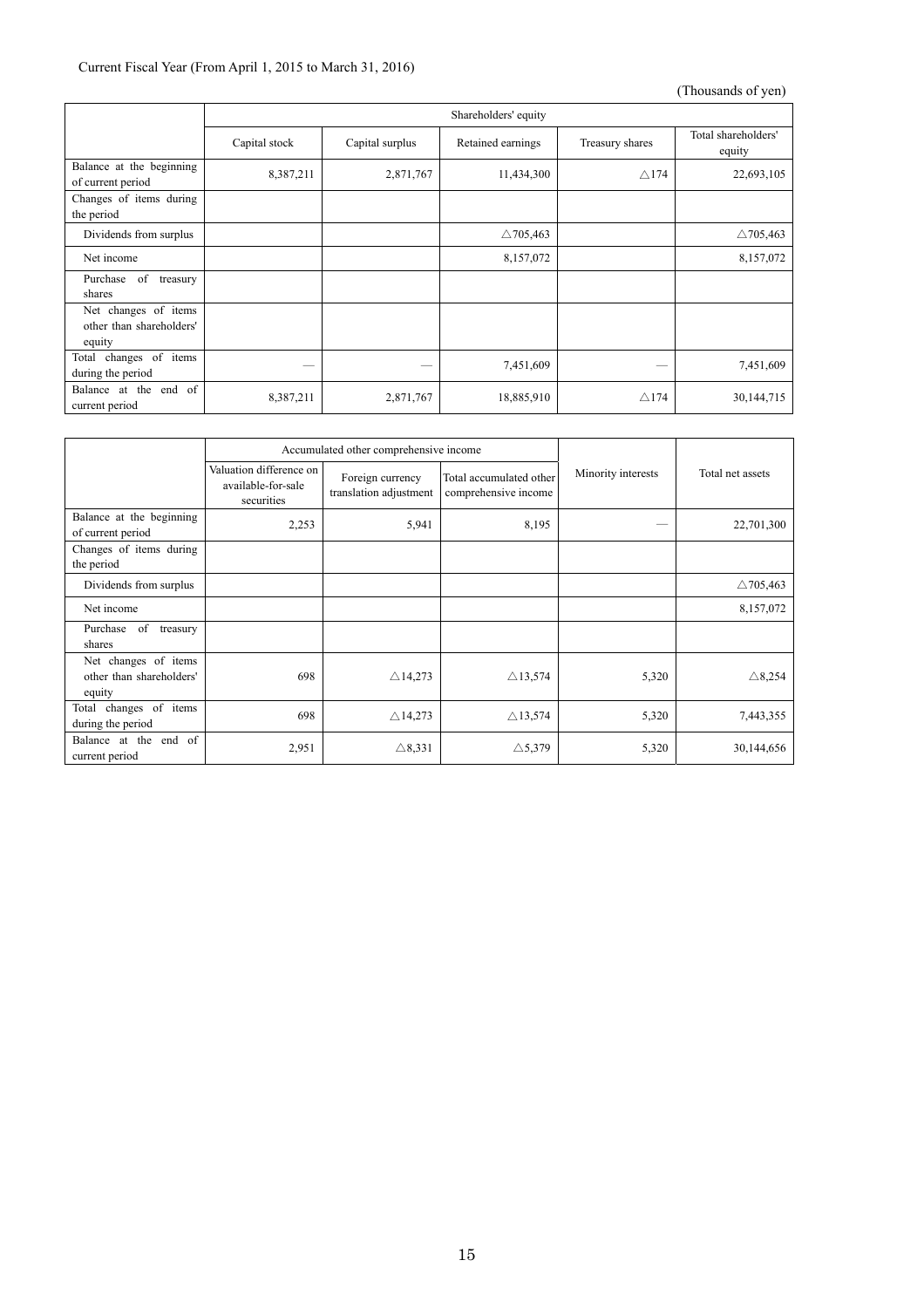# (4) Consolidated Statements of Cash Flows

|                                                                  | FY ended March 31, 2015 | FY ended March 31, 2016<br>(April 1, 2014 - March 31, 2015) (April 1, 2015 - March 31, 2016) |
|------------------------------------------------------------------|-------------------------|----------------------------------------------------------------------------------------------|
| Net cash provided by (used in) operating activities              |                         |                                                                                              |
| Income before income taxes and minority interests                | 5,574,492               | 8,269,883                                                                                    |
| Depreciation and amortization                                    | 509,235<br>$\times 2$   | 645,579<br>$\times 2$                                                                        |
| Amortization of goodwill                                         | 7,500                   | 1,875                                                                                        |
| Increase (decrease) in allowance for doubtful accounts           | 6,641                   | $\triangle$ 1,110                                                                            |
| Increase (decrease) in provision for bonuses                     | 21,708                  | 25,495                                                                                       |
| Increase (decrease) in provision for directors' bonuses          | 10,000                  | 11,150                                                                                       |
| Increase (decrease) in construction warranty reserve             | $\triangle$ 12,700      | $\triangle$ 15,300                                                                           |
| Increase (decrease) in provision for loss on guarantees for rent | 15,800                  | 19,378                                                                                       |
| Increase (decrease) in provision for loss on litigation          | 31,000                  |                                                                                              |
| Interest and dividends income                                    | $\triangle$ 8,696       | $\triangle$ 11,291                                                                           |
| Interest expenses                                                | 235,614                 | 235,178                                                                                      |
| Equity in earnings of affiliates ( $\triangle$ means earnings)   |                         | $\triangle$ 8,142                                                                            |
| Stock issuance cost                                              | 10,232                  | 86,364                                                                                       |
| Loss (gain) on sales of noncurrent assets                        | $\triangle$ 14,017      | $\triangle$ 1,257,517                                                                        |
| Loss on retirement of noncurrent assets                          | 647                     | 1,019                                                                                        |
| Loss on litigation                                               |                         | 10,850                                                                                       |
| Decrease (increase) in notes and accounts receivable-trade       | 191,578                 | 424,592                                                                                      |
| Decrease (increase) in inventories                               | $\triangle$ 5,200,257   | $\triangle$ 9,213,959                                                                        |
| Decrease (increase) in advances paid                             | 7,370                   | $\triangle$ 387,420                                                                          |
| Increase (decrease) in notes and accounts payable-trade          | 308,373                 | $\triangle$ 483,365                                                                          |
| Increase (decrease) in deposits received                         | 181,048                 | 375,333                                                                                      |
| Increase (decrease) in guarantee deposits received               | 95,400                  | 89,143                                                                                       |
| Other, net                                                       | 142,461                 | 231,965                                                                                      |
| Subtotal                                                         | 2,113,435               | $\triangle$ 950,296                                                                          |
| Interest and dividend income received                            | 5,671                   | 4,893                                                                                        |
| Interest expenses paid                                           | $\triangle$ 234,472     | $\triangle$ 232,420                                                                          |
| Income taxes (paid) refund                                       | $\triangle$ 501,965     | $\triangle$ 361,135                                                                          |
| Payment for loss on litigation                                   |                         | $\triangle$ 41,850                                                                           |
| Net cash provided by (used in) operating activities              | 1,382,668               | $\triangle$ 1,580,809                                                                        |